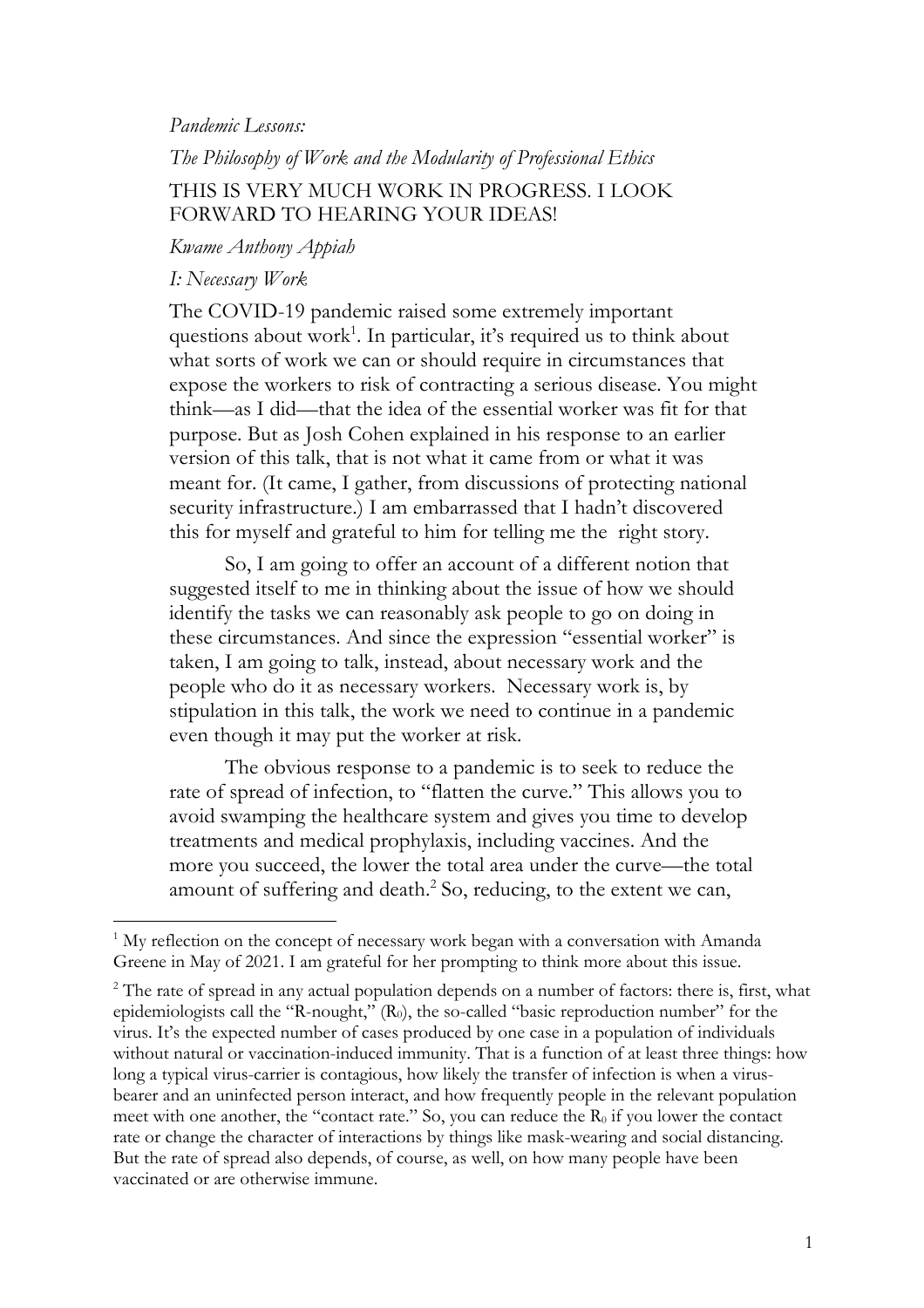the total suffering and death caused by the disease is what I will call our *basic aim.* That may seem obvious. Less obvious is that one of the consequences of the disease will be our responses to it. And they may cause suffering and death, too. Unless we bear that in mind, we won't be able to assess whether policy responses are worthwhile in our pursuit of the basic aim.

In other words, speaking more straightforwardly, we have to bear in mind that attempts to lower the rate of transmission have costs as well as benefits, *including costs that undermine the basic aim.* One of the evident consequences of the actions required to achieve social distancing is that it reduces economic activity. If you close supermarkets or canning factories, food production and distribution will decrease, unless you provide an alternative. And there are goods that need to be produced and distributed in reasonable quantities no matter what; goods necessary because their loss would cause suffering and death of exactly the sort we are seeking to avoid. What matters here is not that people get everything they normally want, but that they get what they need; and "need" means need not just to remain alive, but to live without suffering. So, one task in identifying necessary work is to identify what goods and services are necessary to avoid suffering of the very kind our responses to the pandemic aim to reduce.

Now the way the expression "essential work" was actually used, it had another function. It was used to identify those who were to be vaccinated first, because it was important enough that they should continue to do their work despite the risks to them and to others posed by their doing so. Thus, in February 2021, the Governor of New Jersey, Phil Murphy, identified those who were going to be poll-workers in the state's local elections that spring, as essential.<sup>3</sup> "Without question, poll workers are essential workers.," he said. "Period," he added, as if the thought needed no qualification or explanation. If that is right, then, since the conduct of the elections had a tenuous connection to the basic aim, it looks as though an essential worker is anyone whose work is important enough that it must continue, despite the pandemic-related risks associated with doing it. And the point of vaccinating poll-workers was to allow that work to go on with as low a risk as was practicable. This fact reflects an important ethical dimension of thinking about necessary work: we must mitigate, to the extent we reasonably can, the risks it poses to the worker.

<sup>3</sup> https://newjerseyglobe.com/governor/poll-workers-are-essential-and-get-get-covid-vaccinemurphy-says/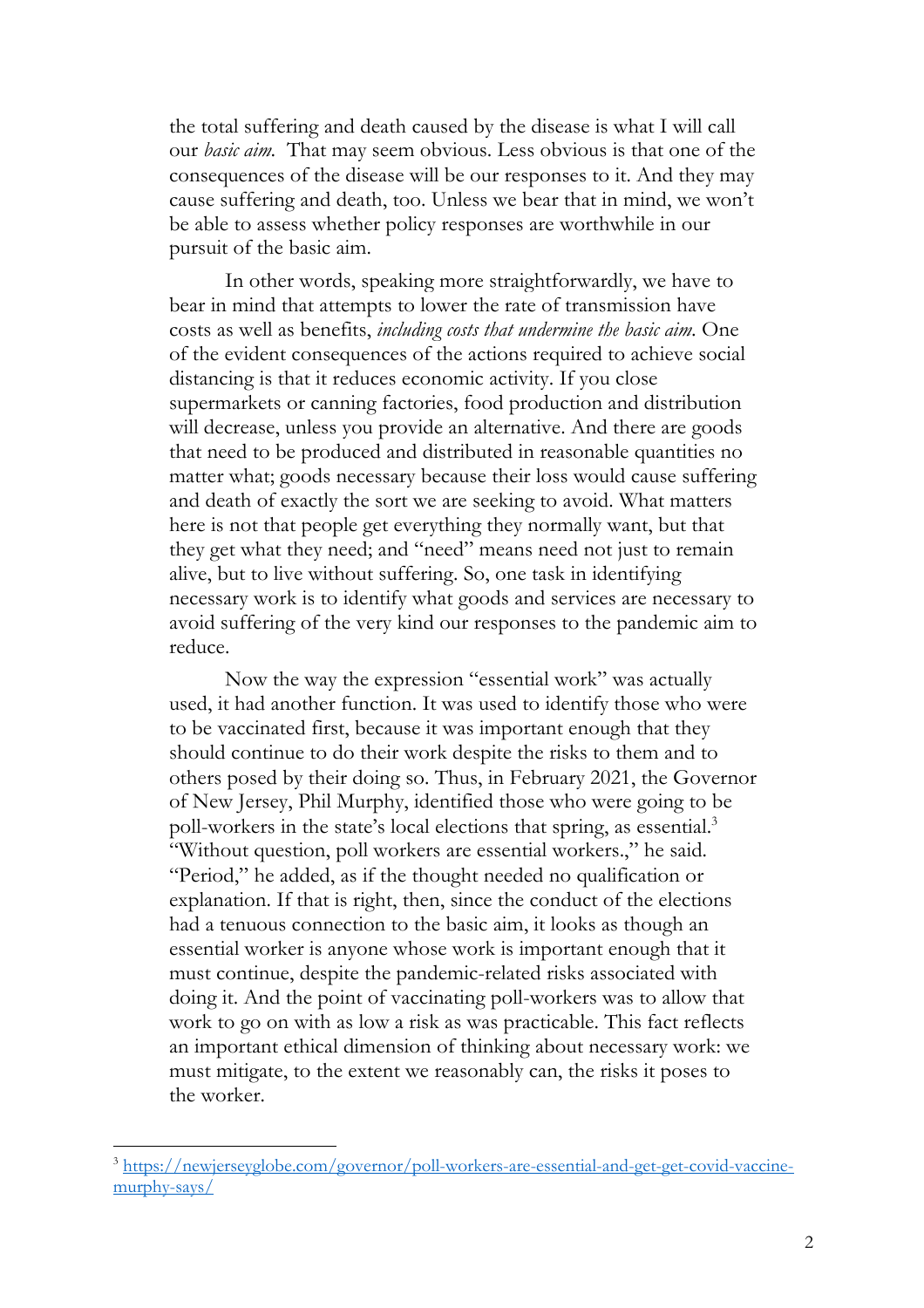Presumably, though, as I just said, the Governor was not claiming that the work had to go on, no matter the cost: the elections' continuation would not have been deemed necessary work if the pollworkers and those who went to the polls had a sufficiently high risk of suffering and death. No one would have said, especially "without question," that running an election was necessary work if the costs in suffering and death were predicted to be sufficiently high. Elections are supremely important in a democracy, but what Justice Goldberg said in *Kennedy v. Mendoza-Martinez* of the Constitution, is true of democracy, too: It is not a suicide pact. Nor, presumably, are the institutions of democracy so valuable that we should be willing to pay any cost at all to preserve all of them: no-one would have suggested that the school board and fire commissioner elections the governor was discussing were necessary work, if conducting them safely would have bankrupted the state. In the actual case, there were lots of financially-manageable ways of significantly mitigating these risks, of course, including, by the spring of 2021, vaccinating participants. But the conceptual point is that we cannot decide if a form of work is necessary work without considering its costs, financial and human. Even if we are focused on reducing suffering and death, we cannot ignore other costs, costs that matter independently of any direct connection to the suffering and death caused by the virus.

Still, much of the necessary work that was first identified as such was part of our attempt to reduce the costs, in terms of suffering and death, of being infected with the pathogen. Some workers in the health professions, over the whole gamut from ambulance work to diagnosis and treatment, are doing necessary work in this sense. They are engaged in reducing the suffering and death caused by the disease itself. But others are doing necessary work in responding to health problems that are not caused by the pandemic pathogen, problems that would result in suffering and death if their treatment was suspended. They are maintaining regular health provision of the sort that cannot be delayed during the pandemic emergency. And, evidently, there is normal medical work that is not necessary work: because it can be delayed or because, like some so-called optional elective surgery, it is not necessary for a decent life.

There are many other services, however, outside the health care system, that need to be maintained if people are not to suffer and die. I have mentioned the production and distribution of food already. There is also the work of emergency responders in the police and fire services; there is the maintenance of a regular supply of electricity, gas, and water, without which, again, in the medium term,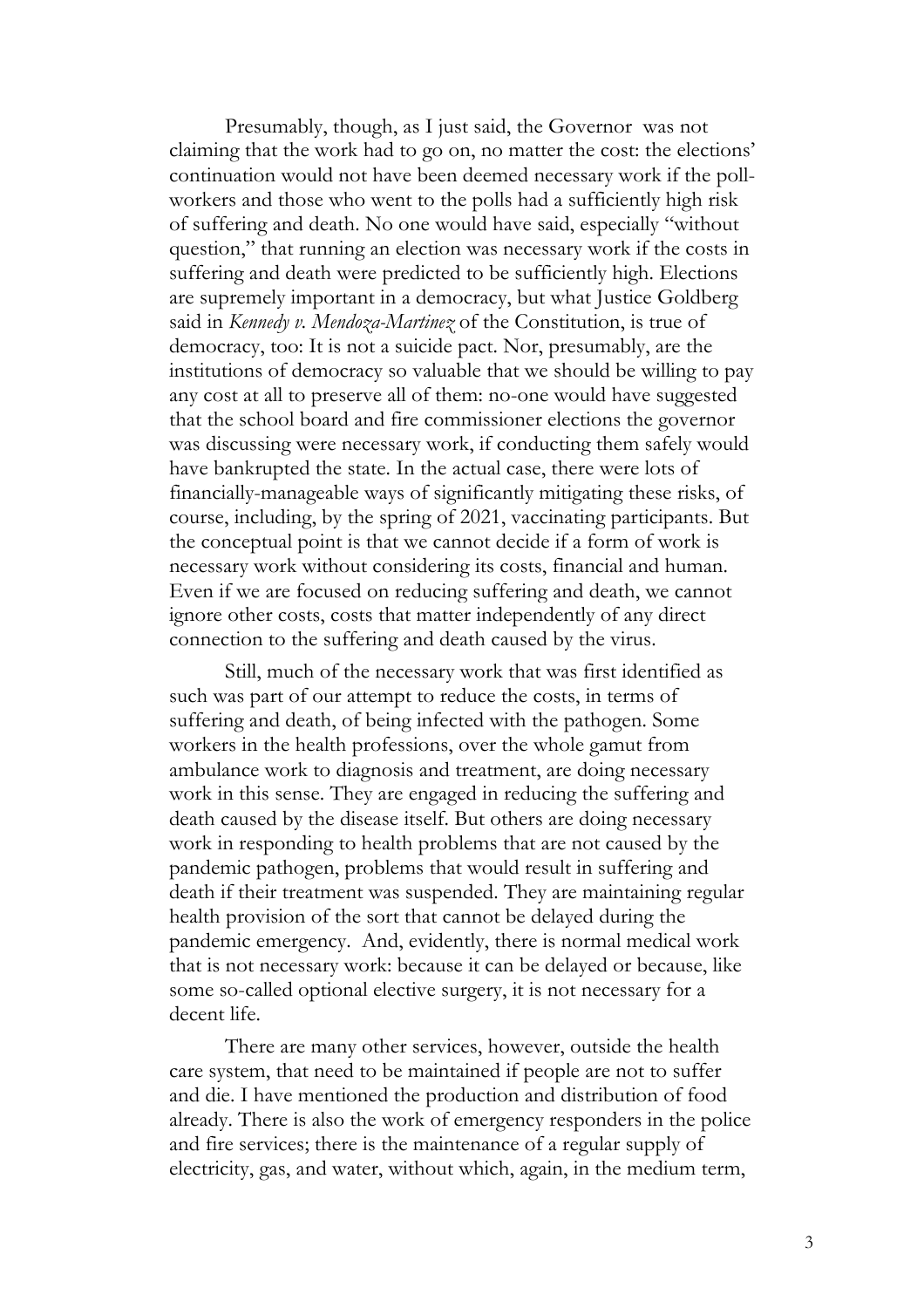people will suffer and, even, in some cases, die. And—just to insist on how extensive the connections to the basic aim of reducing suffering are—since all this work involves transportation, the production and distribution of gasoline at some reasonable level of provision must continue as well. In this case, as elsewhere, what is necessary work is not all work of some genre but the amount of that work necessary to achieve our basic aim.

Notice that what work is necessary work for the basic aim depends on the nature of the disease, on the health of the population, and on our medical resources. The health care system's necessary work depends on what forms of treatment and prophylaxis are available for the pandemic disease. Smallpox vaccination is not necessary work in a population where there is currently no smallpox. The distribution of canned goods is not necessary work in a community of self-sustaining farming people when the local food crops are in season, and so on. So work is necessary work relative to a particular pandemic and population and technological capacity, which means you cannot define necessary work without knowing about the disease, about available treatments, and about the population's other needs, which may vary across demography and region.

So, a natural way to think about the issue is what I will call the modest approach: Consider some form of work (and some amount of it). Call that the *level* of work of that kind. Ask what the results would be if it continued at—or changed to—that level. Focus, first on the basic aim. Any level of work that is necessary to achieve the basic aim is necessary work, unless the financial and social costs of doing it deprive us of the capacity to do something more important. If the measure of suffering and death is loss of quality adjusted life-years (QALYs), then we will have to weigh the gain in QALYs over the alternative of proceeding as normal, against other things we could do with the money. I have no general answer as to how to do that, but, if we are to use QALYs in decision making, this is something we are likely to have to try to do anyway.

But consider, next, other central public purposes, too, like maintaining our democracy, as the Governor of New Jersey aimed to do, or sustaining the productive capacity of our economy. Once again, levels of work that achieve those ends are necessary work, if their financial and human costs (like the costs of vaccinating pollworkers first) are reasonable. And the costs are reasonable if they don't deprive us of the capacity to do more important things. The basic aim of reducing suffering and death focuses us first on trying to reduce the pandemic's serious medical effects; but the modest approach doesn't require us to ignore every other purpose.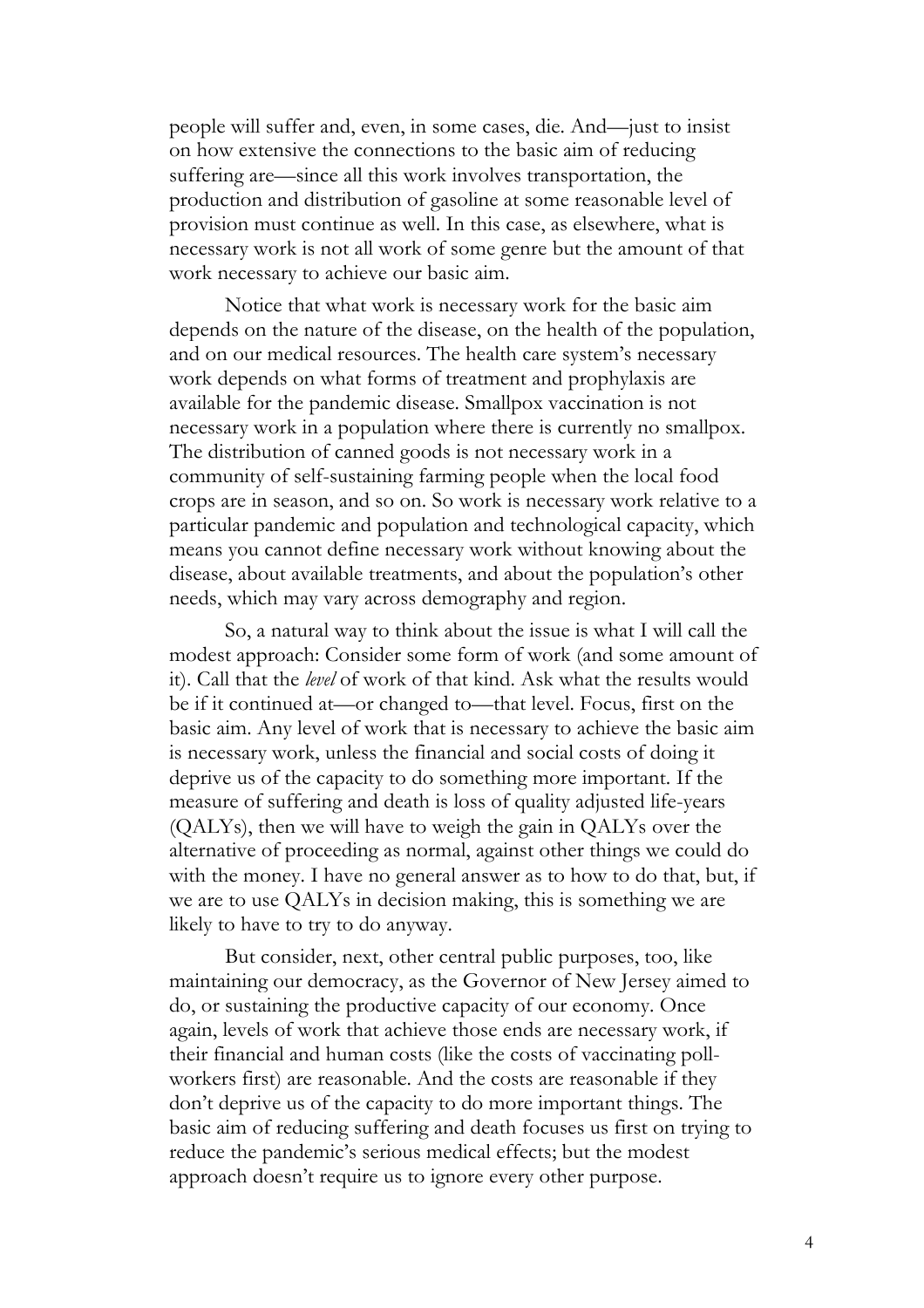Why stop there with the modest approach? Shouldn't we try, for each kind of work, to find a way of doing it with the largest positive yield? The answer to that question would presumably depend on what other work is going on. So, if we are maximizing, we should seek to set a combination of levels of work of all kinds with the maximum total value in human and financial terms. And, since we are maximizing, we are, in effect, taking the opportunity provided by the pandemic to do something we don't normally do: which is to insist that all forms of work are organized to achieve the maximal amount of welfare.

But there is, I think, a serious objection to be made against the maximizing approach. It requires too much information and too much centralized control. The modest approach takes our current practices as the baseline and assesses levels of work during the pandemic, first, on the basis of whether they reduce serious negative health outcomes;<sup>4</sup> if they do, we then ask if we can afford them, which we can if the expenditures on that level of work don't increase overall suffering and death or something else of equal negative importance.

Once we have identified necessary work, you might think that the necessary workers are just those who do it. But that, I think, is a mistake. Because if different parts of the population have different susceptibilities to the disease—and that is the case with age cohorts and the COVID-19 virus—then whether someone's continuing to work is necessary work, depends in part, surely, on whether their doing so will significantly increase the likelihood of their own suffering and death, or of their causing suffering and death to others. Non-immune-compromised teenagers living in households of young people can be necessary work supermarket workers when sexagenarians—or teenagers living with sexagenarians—are not. But sexagenarians managing emergency calls from home can be necessary workers. There are, in other words, two questions: First, is it necessary work that the work be done? Second, is it necessary work that it be done by someone like this? If the work doesn't need to be done, there are no necessary workers involved in doing it. But even if it does need to be done, it may be that only some kinds of people need to do it. So, necessary work in a particular pandemic is work that is needed in order to reduce avoidable suffering and death *in that pandemic*. It is a relative not an absolute notion.

<sup>&</sup>lt;sup>4</sup> Of course, decisions about the level of each kind of work must be made in the light of the consequences of the decisions made about levels of other kinds of work, and so, in practice, will have to be adjusted as we go along.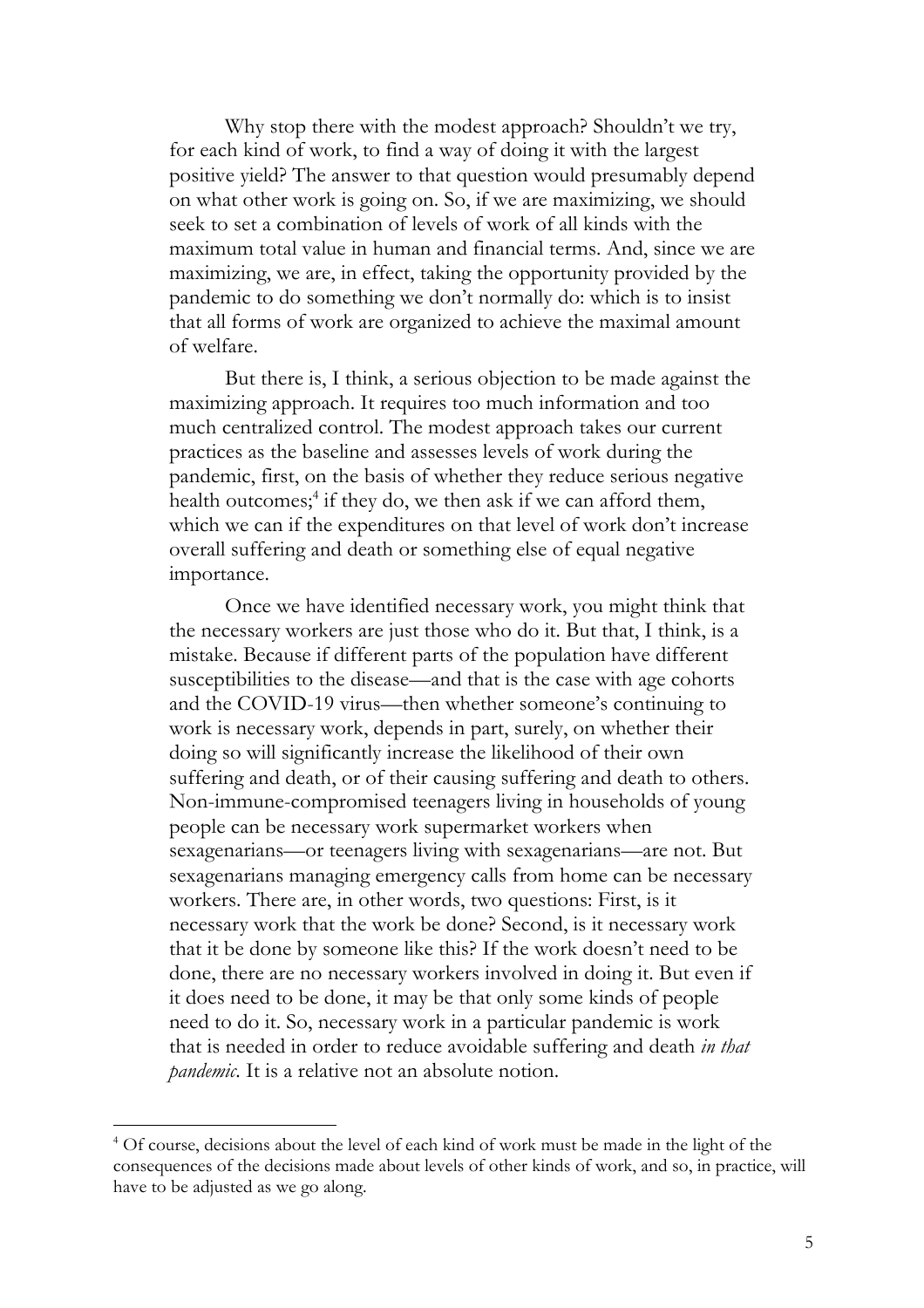Even if work is necessary work, the workers must, ordinarily, be willing participants, informed of the risks they are bearing. This condition introduces an idea that is independent of the consideration whether the work is necessary work, which takes account of the willingness of workers to work only through the cost of hiring them. But there are two kinds of ways in which necessary work may be a duty. One is if workers have special skills or preparation for necessary work and they are needed to carry it out, and their failure to do so would lead to substantial suffering and death. The second is if taking such risks is a standard incident of their vocation—as it is with medical workers, and first-responders generally. Often, in such cases, there is no need for state compulsion, because such workers have an ethos that goes with their professional vocation. Most doctors and nurses didn't need persuading that they had to go to work in COVID-19-ravaged hospitals. And, of course, compulsion may not produce results of the same quality as sticking with volunteers. So, noting that sometimes people have a duty to take risks for necessary work entails only that it may be morally permissible to compel it, not that it will in general be necessary or even wise to do so.

Whether a particular worker is doing necessary work depends, then, not just on whether their *work* is necessary work but also on whether *they* are needed to do it. As a result, there can be work that's necessary work because, while the benefits in terms of the reduction of suffering and death over the long run are not enormous, the risks to the worker are small. It may turn out, by this test, that some Zoom-teaching was necessary work: the lost QALYs incident on a lost year of schooling may predictably be significant, but the risks to most of us who did the teaching online were negligible. That was why it was all right not just to request but to demand that we did it.

There are further complications here. If nurses are doing necessary work, then providing childcare-services without which the nurses cannot do that work is presumably also necessary work. Work can be, to invent a distinction, first-order or second-order necessary work, depending on whether its products are needed directly, or whether it is necessary to enable that first-order necessary work. (It is easy to see that there is work that is higher order necessary work, too; and that the same work may be necessary work at more than one level, as vaccination of healthcare workers both reduces their suffering and death and enables them to reduce suffering and death.)

Given that social distancing and isolation can have significant psychological costs, it may be that the overall cost in suffering and death of closing the schools will be greater than that of keeping them open, especially if we are decreasing contacts and increasing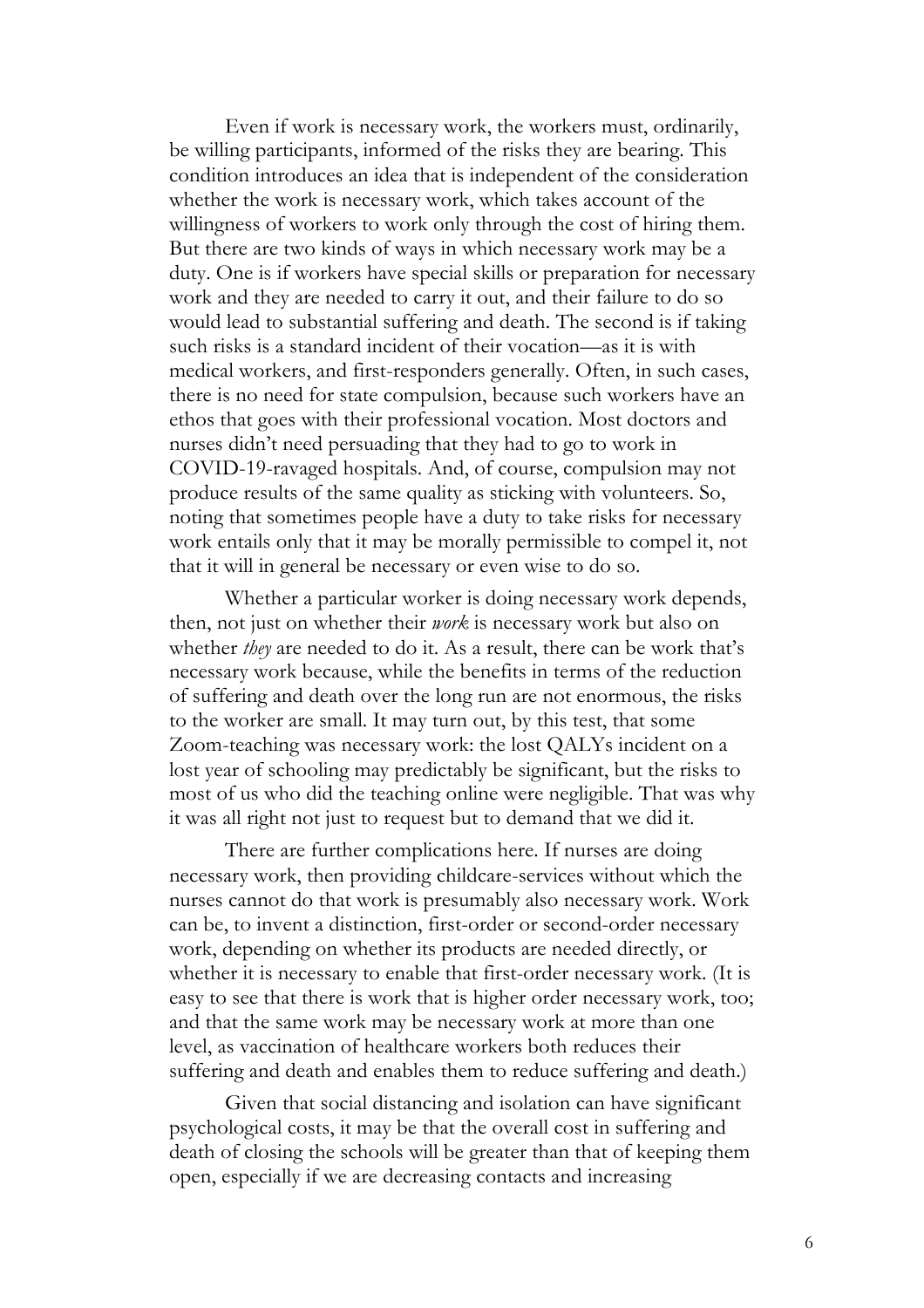ventilation. Children taught solely from home for a year may show significant educational deficits, which, in turn, may lower expected lifetime earnings in a way that predictably also reduces average expected lifetimes. How should we account for those lost years in deciding what work is now necessary work, needed to advance the basic aim? How far out should we look to the consequences? Minimizing the risks to necessary workers is constrained by resources. So how much risk reduction can we reasonably afford? How much of an increase in the deficit—with its consequent reduction in resources available over the future—is it worth to reduce suffering and death now?

Thinking about these last two questions might invite a challenge to the sort of analysis I have been sketching. I have focused on suffering and death as the key issues, in understanding the idea of necessary work, because I think that that reflects how the concept has actually been used. And this has led us to stress, when looking at consequences, the reduction of harm, and perhaps only one kind of harm, the sort of harm that we go to the medical professions to understand, prevent and treat.

Some consequentialists might have favored a more straightforward cost-benefit analysis, and that might have led to a different set of policy responses. Just to pick one obvious example, the closure of schools has significantly reduced the quality of life of the typical American teenager over the last year and may have retarded the social development and the human capital formation of many young people in ways that reduce their future quality of life and, perhaps, their lifespans. So, the quality-adjusted years of life gained by the elderly from our efforts at disease mitigation may have significantly reduced the quality-adjusted life years of the young.

The increased government borrowing as part of the response to the pandemic may well reduce the quality of life of future citizens. What is a fair price in lost opportunities to them for the extended lives of people who are over sixty today? The utilitarians will say that we must try to maximize the net benefits. They will place a value on quality-adjusted life years in order to make all the costs and benefits commensurable. As is usual with such proposals, part of the problem is that we don't, in fact, know how to make these assessments and estimate their likelihoods: but that, as we've seen, is a problem on the more limited kind of consideration of consequences that we will engage in if we are pursuing the more limited basic aim as well. It is not just a problem for utilitarians.

There is a further puzzle: whether work is necessary to achieve the basic aim of reducing the suffering and death caused by the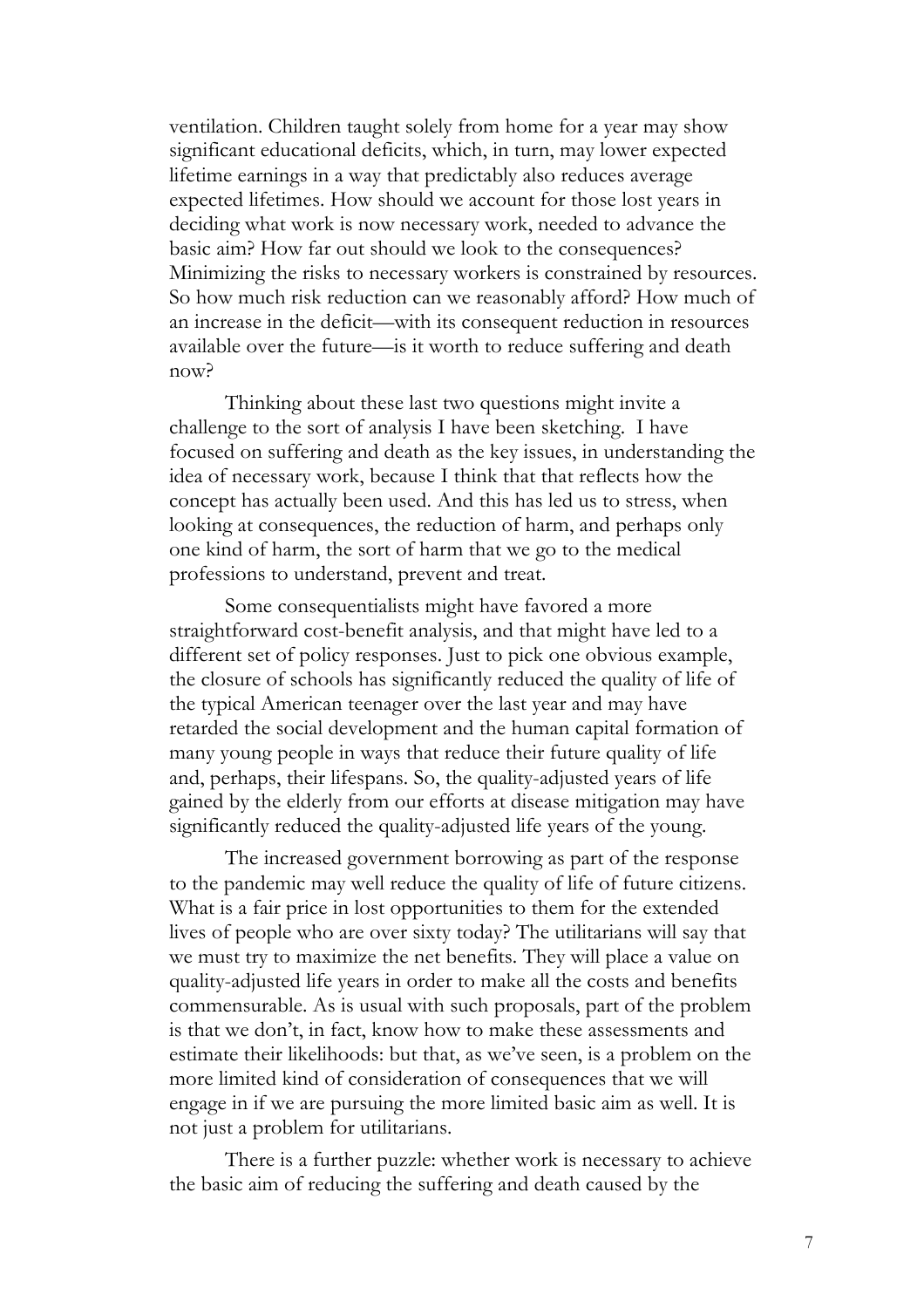disease will depend on what other measures we adopt. It requires holistic evaluations. Evidence suggests that some number of people who lose their jobs as a result of the pandemic response will commit suicide as a result.<sup>5</sup> So that will be part of the cost of our response. But the numbers here are very likely to be smaller if the government provides income to those facing temporary but fairly long-term involuntary unemployment. So, it may be that sending out the checks to those people is necessary work; and, since it can probably be organized from home, this is necessary work that anyone can do while still protecting themselves from exposure to the virus. So, anyone can be a necessary worker of this kind.

Given the importance of necessary work and thus of the people who do it, it is fitting to honor those that do significant amounts of it. To honor someone is to treat them as worthy of respect, to esteem them because they rank high in the scale of contribution to some valuable end. The basic aim is itself, of course, a valuable end. And to rank high on the relevant scale is to do work that contributes significantly more than most to that end. We will honor, too, those who risk more than others, whether or not their contribution to the basic aim is greater than normal, because sacrifice in a good cause is worthy of respect. Health-care workers, even with adequate personal protective equipment (PPE), took significant risks in the first stage of the pandemic, when vaccination was not available and the disease was not well understood. Even those whose direct contribution to saving lives was small, were contributing to something worth honoring; the indirect effects of their actions, in enabling the whole healthcare system, were substantial. I will come back to issues of honor again.

I hope I have said enough by now to make it clear that the question whose work must go on, which has played an important role in our responses to the COVID-19 pandemic is actually an extremely intricate one. Indeed, given just the complications I have already identified, you might think that it would have been better not to invoke this concept at all; since, without the sorts of analysis I have just exemplified, it may obscure as much as it illuminates. As I've argued, there are many puzzles about whether we can make the concept work at all.

But more than this, once you see what's involved in thinking about whether work and workers are necessary, you can worry that

5

https://www.mentalhealth.va.gov/suicide\_prevention/docs/Literature\_Review\_FSTP\_Unempl oyment\_FINAL\_508\_8-19-2019.pdf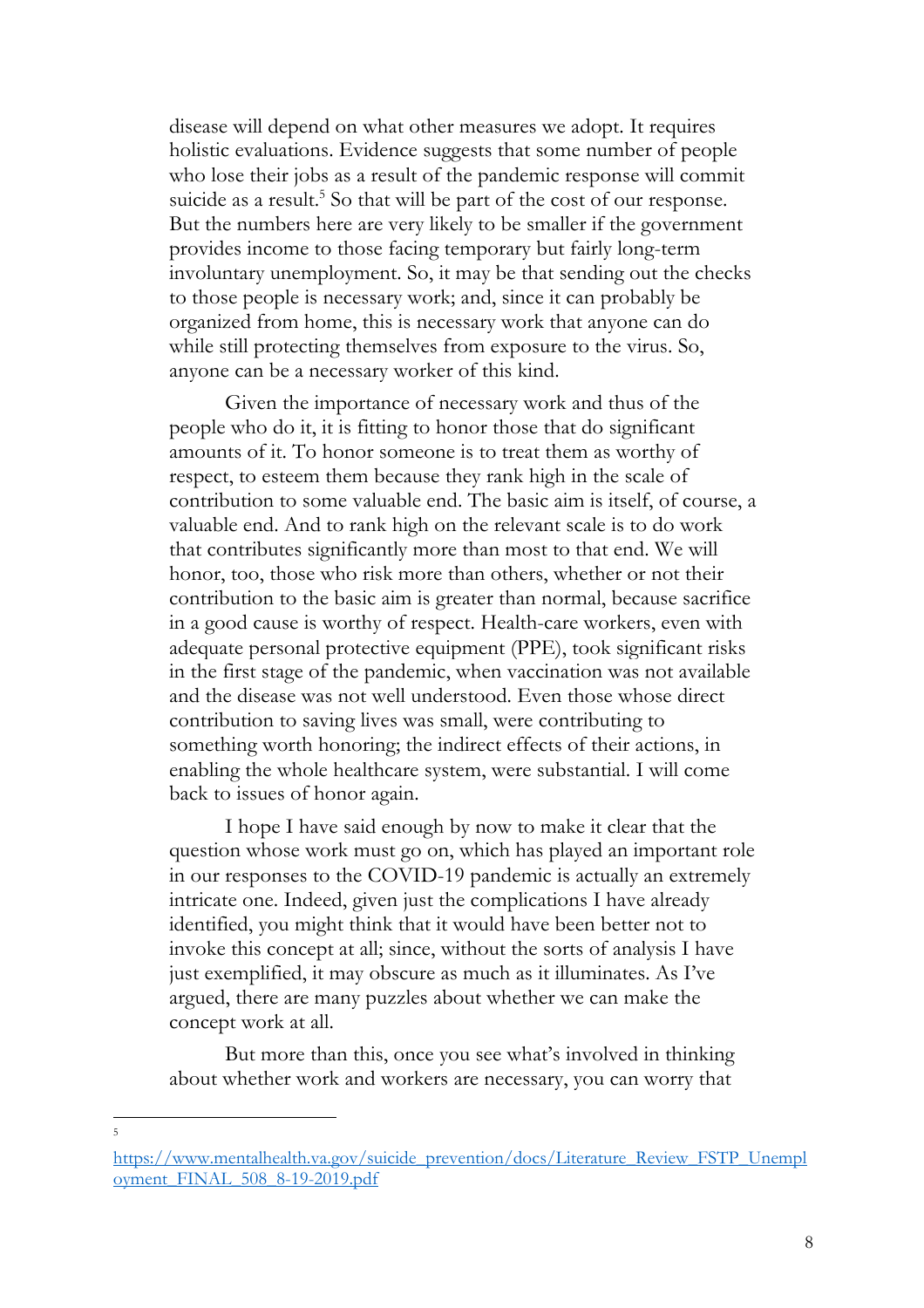the identification of a particular job as necessary work is not as helpful as I have been assuming. I suggested that if you were guided by the basic aim of reducing suffering and death caused by the disease, you might end up thinking that teaching a Zoom class was necessary work. But does that really matter? What matters is that Zoom teaching was the best available alternative to in-classroom teaching and that continuing in-classroom teaching would have led to a great deal more suffering and death. Since the costs to the health of teachers and students of doing it were negligible, that made it worth doing, necessary work or not. You might think that whether the work was necessary work was relevant to determining whether you should honor it: but we should honor what makes an exceptional contribution to a worthwhile end, not just any old thing that does so. And even if online teaching was necessary work, I doubt it made an unusually high—and thus particularly honorable—contribution.

These issues are important enough in themselves, and I have only just scratched the surface of them. But there is a more general set of issues here that this case study illuminates. One policy response to the pandemic emergency was to say that no one should be required to do work that was not necessary. Of course, lots of non-essential work continued: novelists went on writing their fictions (at least if they weren't too distracted by the anxieties of life under COVID); architects went on designing; restaurants operated masked and socially distant kitchens and delivered food, much of which was not necessary. But that was because all this could be done safely while social distancing. What shouldn't have happened was work that was both dangerous and not necessary.

You might think that that isn't true because it was reasonable for many younger people to decide to go on doing work that was not necessary even if it exposed them to the virus, given the low risk of morbidity and mortality in the young. According to the NIH, four out of five hospitalizations for COVID-19 in the US have been for people over the age of 65 and people over 65 are 27 times more likely to die of the disease.<sup>6</sup> (Actually, this number overstates the risk to the young. It's the ratio of mortality, and since young people knew they were safer, they took more risks. We don't know what the ratio would have been if the young had been behaving in exactly the same ways as the old.)

But allowing young people to take these risks if they chose to would have ignored their role in transmitting the disease. Consider this instructive comparison. Sweden adopted laisser-faire policies and

<sup>6</sup> https://www.ncbi.nlm.nih.gov/pmc/articles/PMC7288963/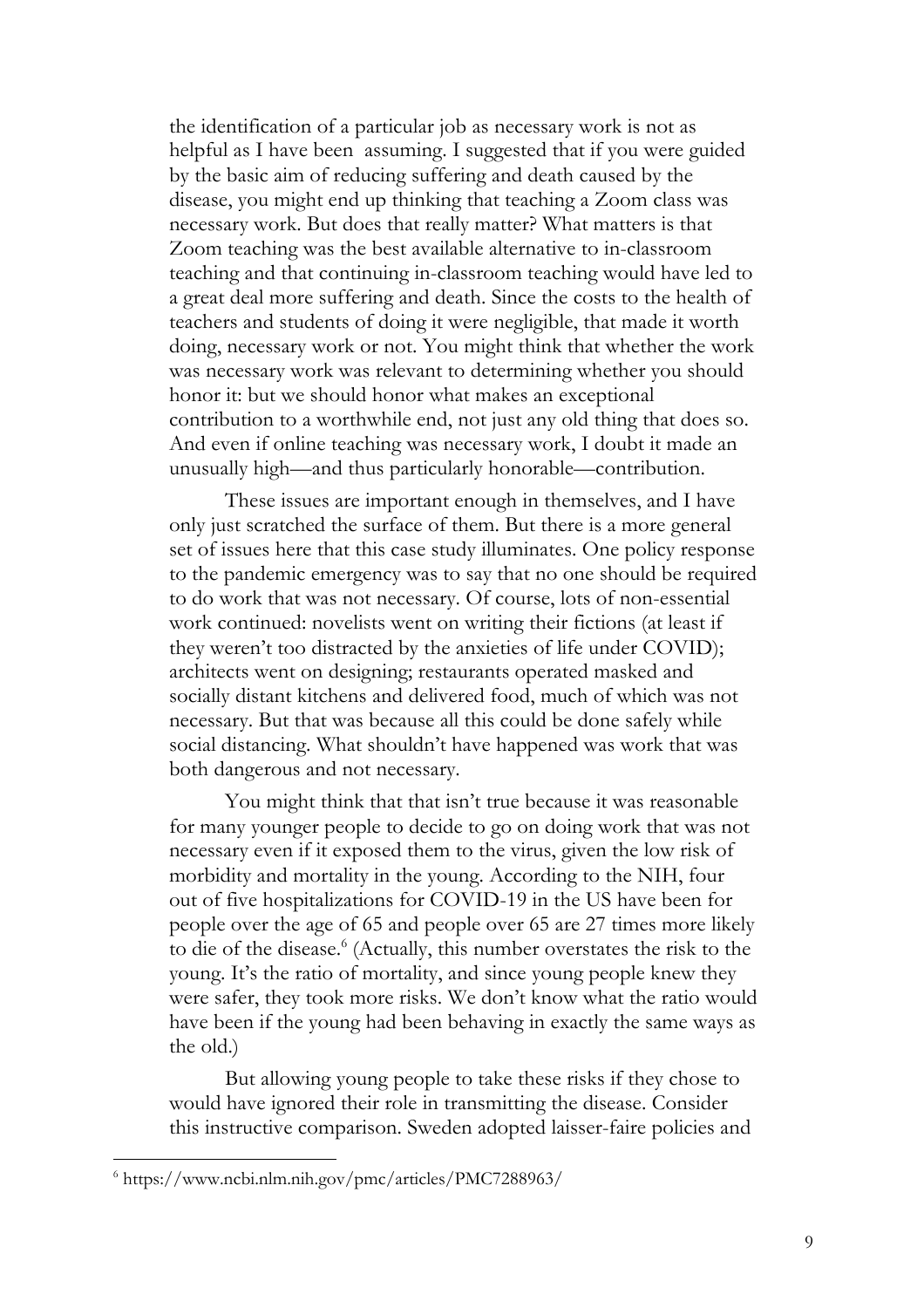had a very low rate of social distancing, especially among the young. Norway mandated a high rate of social distancing. Sweden, with a population of about 10.1 million, had 14,588 deaths by the end of June 2021 from COVID-19; Norway, with a population of around 5.5 million, had 792. Had Norwegians died at the rate of Swedes, that number would have been ten times higher. Roughly ten percent of Swedes have suffered from the disease in some form; under  $3\%$  of Norwegians have. (And, for what it is worth, the Swedish and Norwegian economies are emerging from the pandemic in comparable shape.) It may be reasonable to allow people to take risks if the main burden is borne by themselves; it is not, when the consequences of defection are largely borne by others. And that is true, even if, like jumping the turnstile on the subway, the individual contribution of a particular defection is negligible.

## *II: Modularity*

But the lessons I want to take from this little case study are more general. Elizabeth Anderson has done a good job of drawing to philosophical attention the question what burdens employers may reasonably place on workers; and has concluded, rightly in my view, that it is not enough to defend our current practices to say that workers are free to leave if they don't like their wages and working conditions.7 Laisser-faire is not the best doctrine in employment law, as it wasn't in responding to the pandemic. Once you start thinking about work from the point of view of the distribution of its burdens, in terms of morbidity and mortality, and once you see that those burdens are often borne not just by workers, you will naturally find yourself asking, I think, what such health externalities we can accept. And if you ask that question, you will naturally want to ask how to remove those we cannot accept. I began by discussing some of the ways we thought about this in the particular circumstances of the pandemic: but now we can see that this is something we should be thinking about all the time.

Here, I think, it is important to consider the full range of institutions and decision-makers who must face this issue. Like minimizing the costs to workers within an institution, minimizing the negative externalities—the costs imposed on those outside the institution—of a practice like work, evidently requires co-ordination. One needs to analyze what the combined effects are of many interacting practices and then to see how to organize the whole in

<sup>7</sup> Elizabeth Anderson *Private Government: How Employers Rule Our Lives (and Why We Don't Talk about It*) (Princeton: Princeton University Pres, 2017).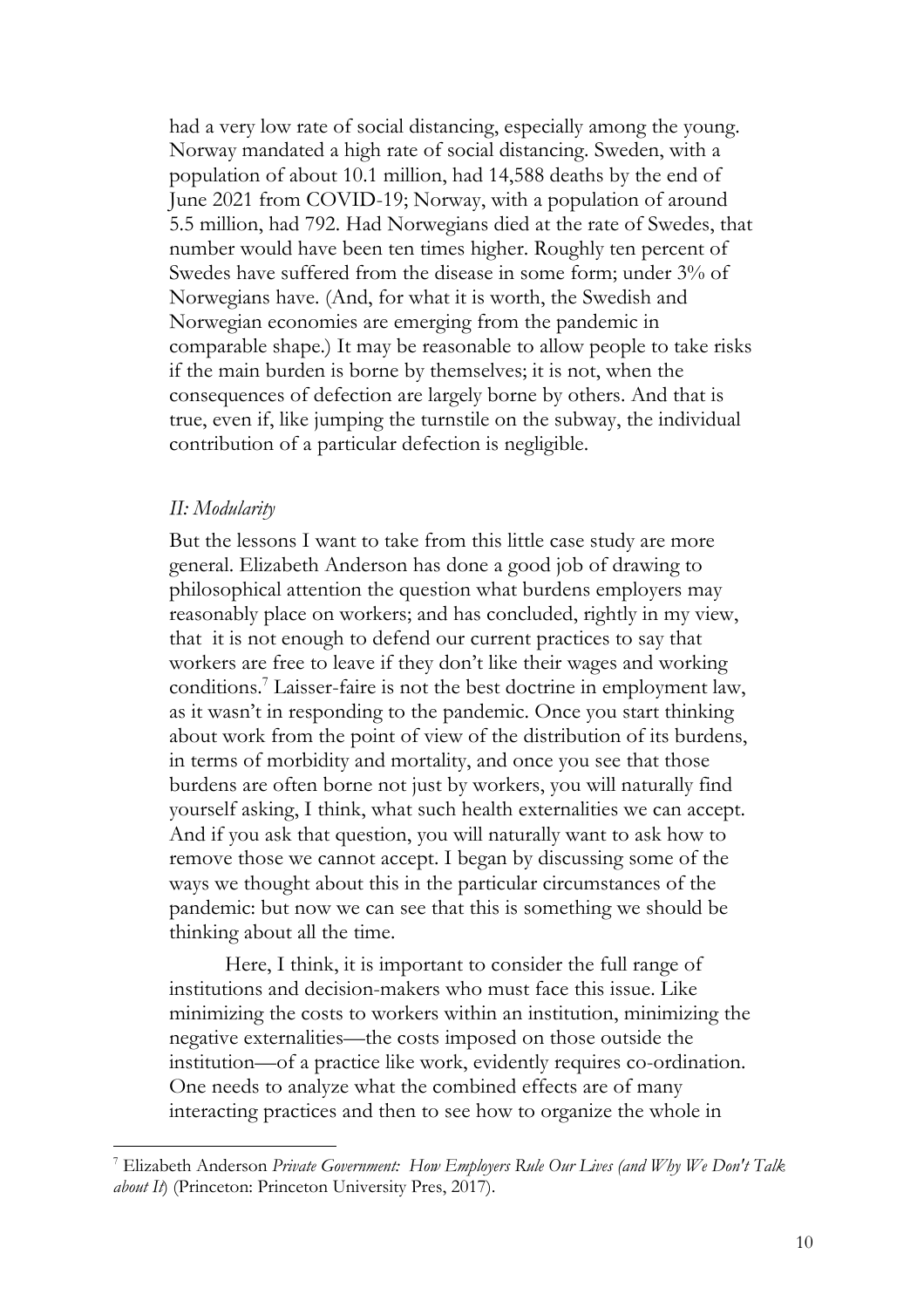such a way as to achieve the aims of the institution while, for example, respecting the basic aim. This is something that those within the institution are better placed to do than outsiders, since they have a grasp of the way its elements interact and what the effects would be of altering the behavior of each of them. You will want the managers and owners of workplaces to care about these questions, then.

But health (and other) costs borne by outsiders will not automatically reduce the profitability of an institution. So, insiders, and especially, business leaders, often lack the normal incentive to keep track of these effects, namely, that it affects the "bottom line." Worse, because businesses are generally in competition with other similar businesses, reducing their costs or increasing their outputs by imposing costs on others, will be means of increasing profits. As a result, a business that seeks to reduce its negative externalities will be at a competitive disadvantage in relation to one that doesn't. So there need to be systems to monitor those costs and direct the business's attention to them, since they have this disincentive to do so.

There are many socially-available levers to achieve this. Some require state action, politics. So, for example, the law can allow those who are negatively affected by an externality to seek compensation for themselves through the courts. But to do that the state needs to identify what forms of costs to others will be actionable. That can require difficult analysis. Or, to give another example, states can make laws or other regulations, enforceable by civil or criminal penalties, that will penalize those externalities in ways that will discourage those we aim to discourage. But, once again, the penalties need to be adjusted so that they tend to discourage the kinds of externalities we want to discourage. Setting the levels here can be hard, too.

A third means of regulation is in the domain of civil society: a campaigning press and active non-profit sector can keep track of and expose the harms caused by businesses, and make them pay a reputational cost, which may both reduce sales or impose social penalties in disesteem or contempt on the leaders of those businesses or make it harder to hire the workers they want.

But a fourth important way of reducing the burdens that businesses impose on others is to establish norms of conduct, underwritten by patterns of esteem and disesteem within the world of business itself, that create the expectation that businesses will be, as we now say, socially responsible. As the website for the British organization *Social Responsibility* puts it: "employees and customers place a premium on working for and spending their money with businesses that act responsibly and for the benefit of society at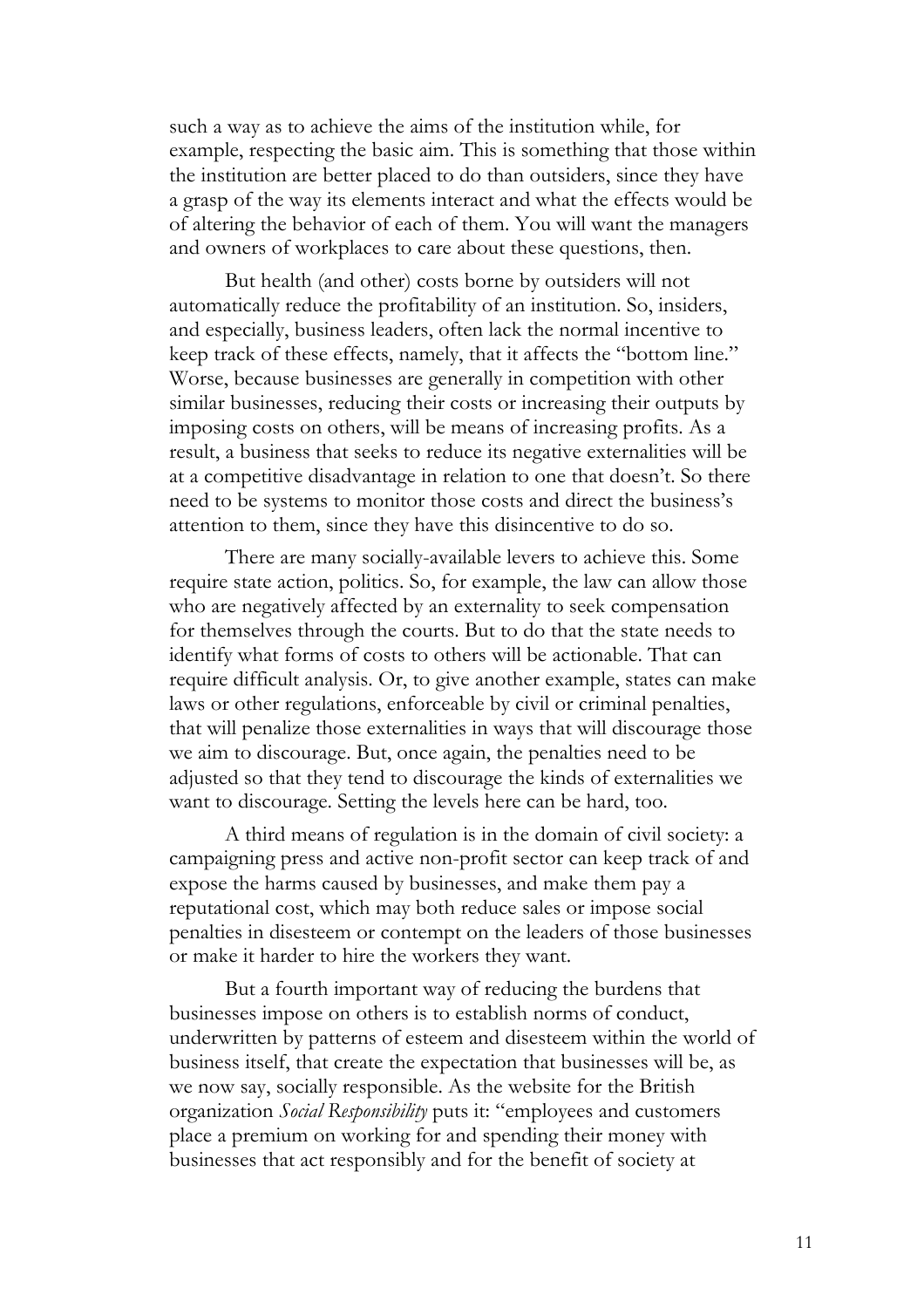large."8 This is a means of regulation that lies in the domain of public culture.

This reference to a "premium" placed by employees on features of the businesses that employ them, is connected, of course, with an important general issue in the philosophy of work: namely, how to assure that work has some of the non-instrumental properties that make it rewarding for those that do it. After all, people typically spend 8 hours or more of each weekday at work and another 8 or so hours sleeping, so it is how many of us spend at least a third of our waking hours. It cannot be irrelevant to human flourishing whether the experiences that take up so much of our time are satisfying. There's a reason Article 23 of the Universal Declaration of Human Rights begins, "Everyone has the right to work, to free choice of employment, to just and favourable conditions of work."9

It seems, then, far from unreasonable that people should want their work to be something that they themselves draw meaning and self-respect from, and that the workplace should be, where possible, a source of the kinds of valuable human interactions that we *πολιτικά ζώα* care about. How, then, can we ensure the rewards of significance and sociability that I identified as marks of a good job?

Once again, as when dealing with health externalities, a great variety of mechanisms can be brought into play. Meaningfulness in work has a variety of distinct sources and components. One is the question whether what you are doing serves some purpose that you value and that is valued by others. That is one place the sorts of employee concerns that the *Social Responsibility* website draws attention to matter. We derive self-respect from contributions to worthwhile ends. But we also draw social esteem from others. And there is a sustaining interconnection between these two things, that is essential to the way honor works to support practices. The esteem of others is something we value for itself. We are respect-loving creatures, and that is a central dimension of our sociability. But when people communicate their esteem to us, it also confirms our sense that what we are doing is worthy of respect: and self-respect comes from the recognition of what we are and of what we are doing as respectworthy. Esteem, then, has an epistemic dimension, because it keeps us on track in valuing what is valued by others around us. $^{10}$ 

<sup>8</sup> https://www.social-responsibility.co.uk/about-social-responsibility.php

<sup>9</sup> https://www.un.org/en/about-us/universal-declaration-of-human-rights

<sup>&</sup>lt;sup>10</sup> This mechanism can sustain practices that are bad, of course, as well as those that are good. As they say, there is honor among thieves. The epistemic function of esteem is discussed in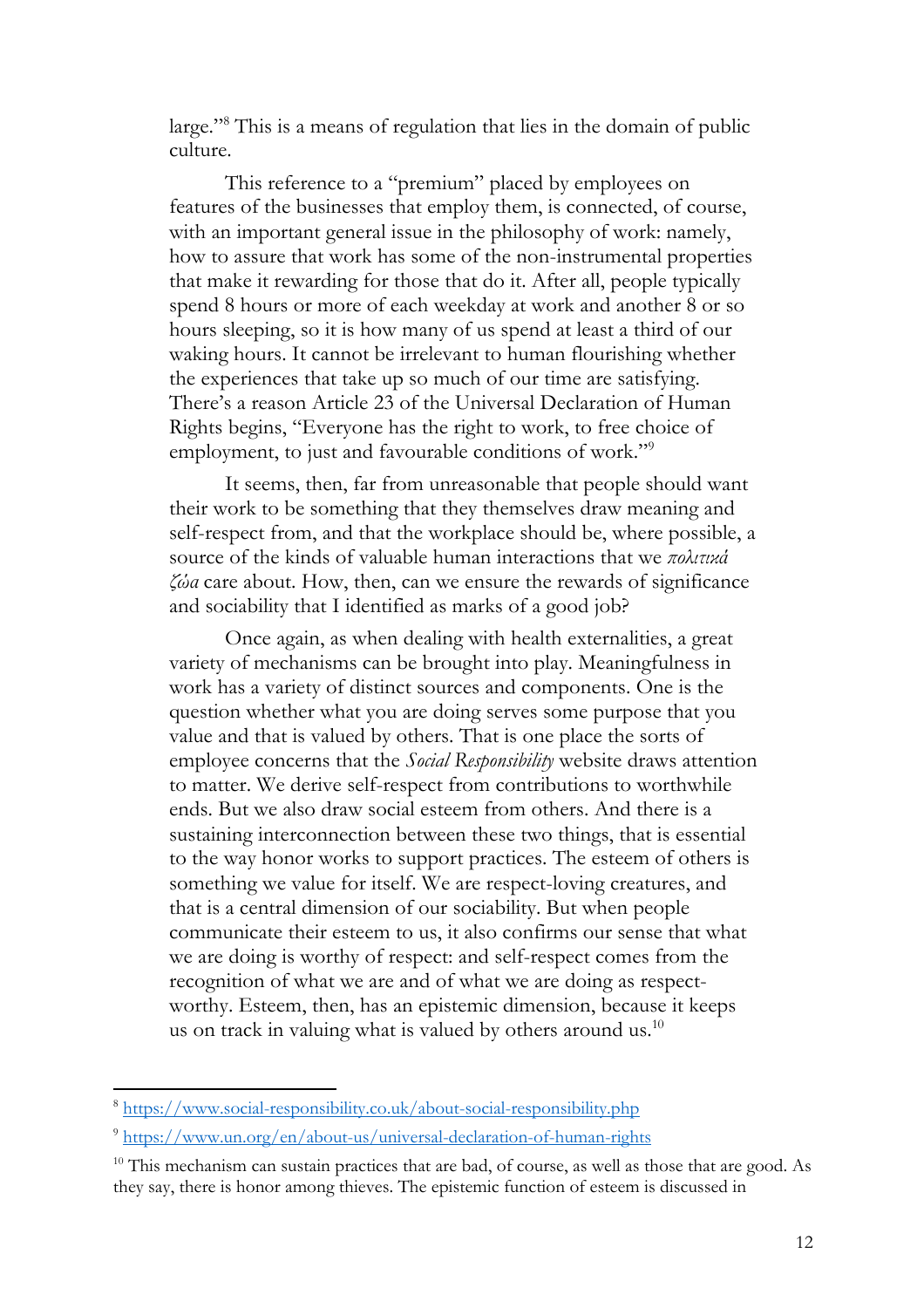But, as successful business leaders often remark, corporations that pursue and are seen to pursue valuable goals in honorable ways will have an advantage in recruiting talented people to work for them.11 To put it at its crudest, that premium employees are willing to pay for an honorable job makes them willing to work for you for less. Less crudely, it can reduce a company's search costs, since it makes it more likely that talented people will apply for jobs with it and that, once they find suitable candidates, they will actually be able to recruit them in a competitive labor market.

One reason that it seems crucial to make a concern for the external costs of one's business a legally enforceable obligation is that it means that attention to such considerations becomes part of the job. As I mentioned just now, without this constraint, there are disincentives to putting one's business at a competitive disadvantage. And one then has to choose between doing what is socially responsible and honorable and what is profitable. Being forced to make such choices is exactly one of the ways in which a job can be unsatisfactory: decent people cannot derive self-respect from engaging in practices that require them to ignore negative externalities that both morality and honor require them to attend to.

Some people think that the solution here is simply to criminalize certain practices that impose certain costs on others and to let others be discouraged by the law of torts. But this ignores a simple but important point. The experts on the possible effects of a business practice are almost certainly going to have to know a lot about the business. They will need to have an insider's knowledge. And, as businesses evolve, new forms of such knowledge will be required to make the right decisions. As a result, the criminal law is likely always to be behind here. Take the negative impact of the irresponsible business practices in the mortgage market that precipitated the 2008 economic crisis. To see this coming, you needed to understand what was going on; and the only people in a position to do that were the bankers who were doing it. Maybe, now, we won't let it happen again; we'll put constraints on businesses that are, in the formula, "too big to fail." But the next crisis is likely to come from somewhere unexpected.

Geoffrey Brennan and Philip Pettit *The Economy of Esteem An Essay on Civil and Political Society*  (New York: Oxford University Press, 2006).

<sup>11</sup> Indra K. Nooyi & Vijay Govindarajan "Becoming a Better Corporate Citizen," *Harvard Business Review Magazine* (March-April, 2020) https://hbr.org/2020/03/becoming-a-better-corporatecitizen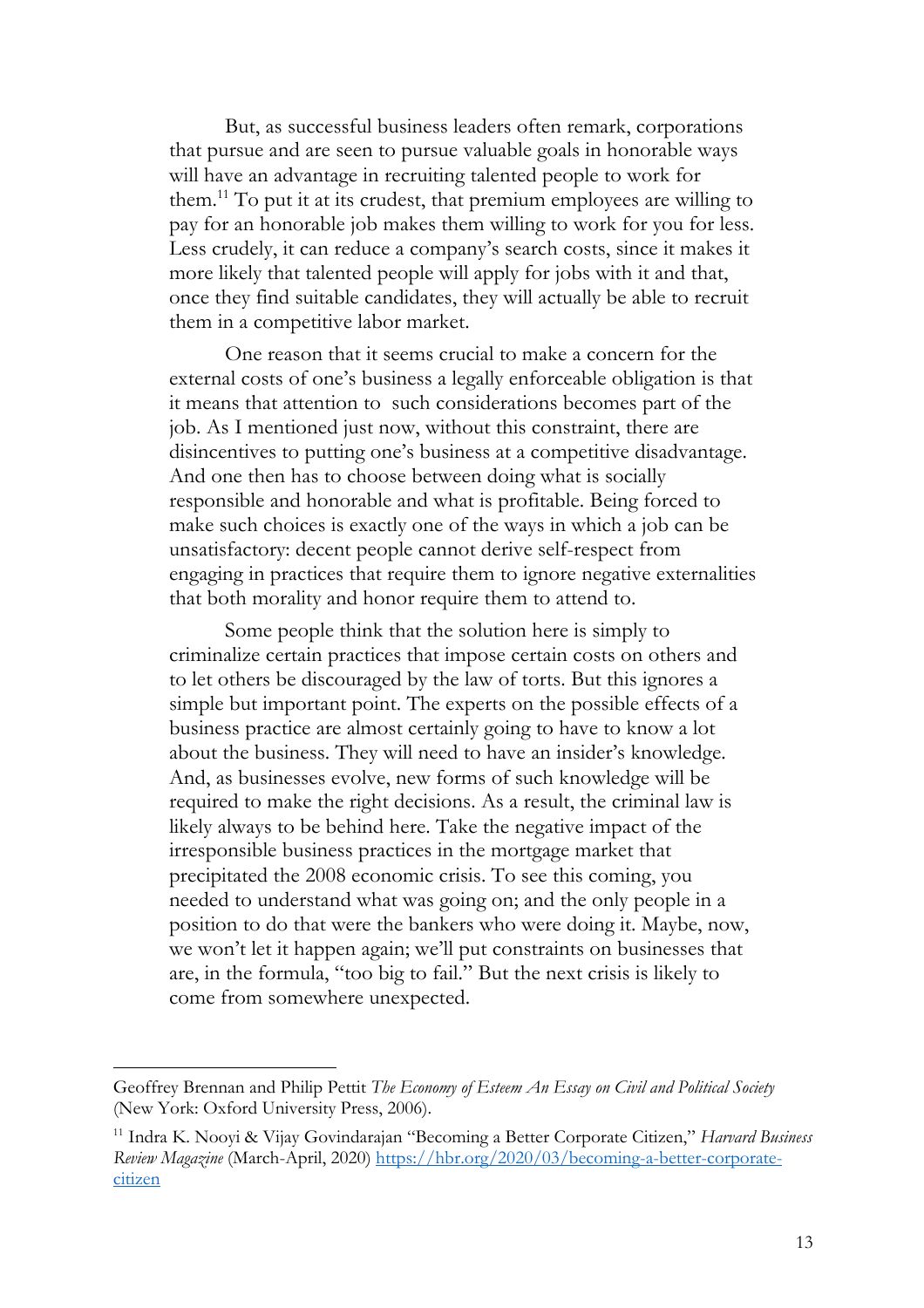As for the law of torts, it has too little deterrent effect, at least in a legal system like ours, when the people harmed are poor or illinformed or, as is often the case, both. The result of this is that the expected costs of many bad practices—like putting your workers and customers at medical risk by failing to take the proper precautions are lower than is needed to be to deter them adequately. We need workers and managers inside the business to care about these effects; we need their knowledge of the business to be mobilized to anticipate them.

But you cannot pay attention to every one of your business's effects. It is one of the central objections to act-utilitarianism as a guide to action that it requires us to think about all the effects of each act down to the end of time, thus imposing on us an impossible epistemic burden. So, how can we combine the conclusion that there is an important place for those inside businesses in mitigating their negative effects, with the recognition that there are substantial limits on what is epistemically practicable?

Abraham Kuyper, theologian and former Prime Minister of the Netherlands, developed the idea of "sphere sovereignty": the thought that all the various "social spheres," as he called them, each had their own distinctive norms.12 "The family, the business, science, art and so forth," he said, "are all social spheres, which do not owe their existence to the State, and which do not derive the law of their life from the superiority of the State, but obey a high authority within their own bosom...."13 I am not a Calvinist, but this passage strikes me as expressing a deep and important idea about the organization of moral life. And I aim to persuade you, in closing, that, once it is elaborated a little, it is also practically useful.

<sup>12</sup> Kuyper's discussion is available in Abraham Kuyper *Lectures on Calvinism* (New York: Cosimo Classics, 2017). Jerry Fodor explored the ode of "modularity" in *The Modularity of Mind*  (Cambridge: M.I.T. Press, 1983), arguing that our minds are composed of sub-units with specialized functions—such as perception, and considering what made them modular. Owen Flanagan suggested the idea of moral modularity in *Varieties of Moral Personality* (Cambridge: Harvard University Press, 1991). But he, too, was talking about the modularity of our psychological processes not the normative distinctness of institutions. That idea entered sociology through Weber's discussion of vocations in pieces such as "Politik als Beruf" ("Politics as a Vocation") in his *Gesammelte Politische Schriften* (München : Drei Masken Verlag , 1921). Michael Walzer's *Spheres of Justice* (New York: Basic Books, 1983) defends the modularity of questions about distributing social goods, which is a kind of sphere sovereignty, too, though I don't believe he drew on Kuyper. I first raised these issues in *Museum,* the magazine of the American Council of Museums, where I was discussing the distinctive responsibilities of museums and their boards and staff.

<sup>13</sup> Kuyper *op. cit.* 90.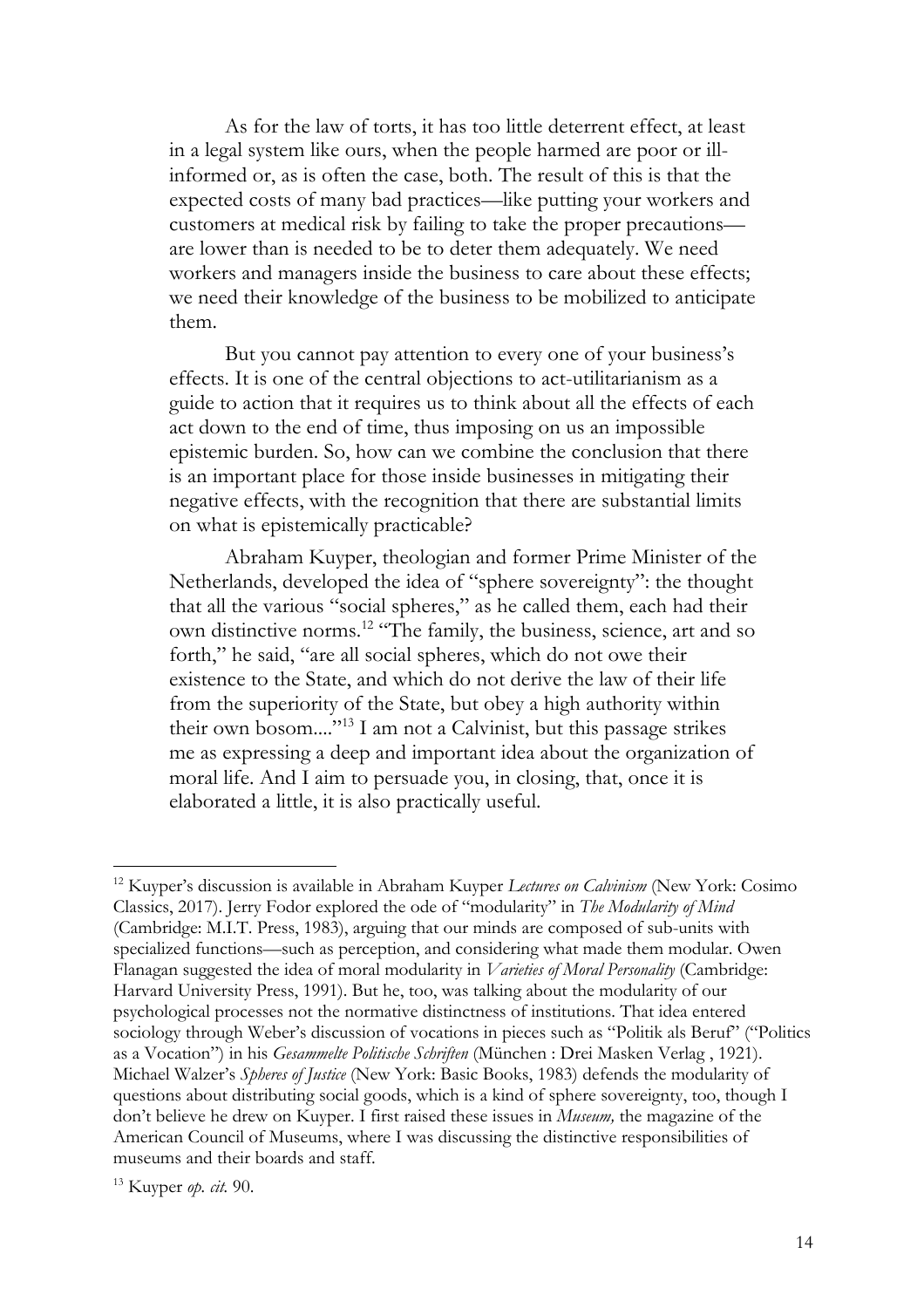I have been talking about ethics in Aristotle's sense. But there's another significant way of using the word "ethics." It's when we talk about "professional ethics," meaning the set of norms distinctive of a particular profession. They govern you *as* a member of your profession in matters *related* to your profession.<sup>14</sup>

These norms need not be directly about what you should *do*; they can also be about what values you should be guided by or about how you should think and feel about your fellow professionals and the people and purposes the profession serves. We professors should seek to help our students develop autonomy—so a teacher mustn't turn students into disciples. We should respect truth and acknowledge sources, in our research. We should treat colleagues according to norms of courtesy that are distinctive of the university, referring to them by their surnames in speaking to undergraduates, for example.15 So, in short, the Academy is one of Kuyper's social spheres with its own "law of life." We who live and work as professors imbibe these norms through our work. We can tell whether or not colleagues are following them; we respect those who do and contemn those who don't.

Professors should also, of course, be good citizens and loyal family members. But those are not *professional* norms: the former is a civic norm, distinctive of the social sphere of politics; the latter is a family norm, distinctive of the sphere of intimate relations. This thought is elegantly developed in the Confucian tradition. Mencius speaks of the five relationships: parent and child, minister and ruler, husband and wife, older and younger brother, and friend and friend. He spins out of this recognition an account of the distinctive virtues and obligations of each of the five spheres.<sup>16</sup> But those five, as we've been discussing, are just the beginning.

In each sphere, then, there are characteristic values to honor, virtues to develop, norms of behavior to follow, relationships to sustain. And the denizens of each sphere are the experts on all this, recognizing how the relationships and the norms of behavior and the virtues embody the values. The profession learns over time how all these elements—the values, virtues, relationships, and behavior—fit

<sup>14</sup> One of the things a professional ethics sets out is what areas of life *are* related to your profession: for the military, certain conduct off the base is "conduct unbecoming an officer and a gentleman."

<sup>&</sup>lt;sup>15</sup> And, as this case shows, professional ethics deals with matters both of greater and of lesser importance.

<sup>16</sup> Hsü Dau-Lin in "The Myth Of The 'Five Human Relations' Of Confucius," *Monumenta Serica* Vol. 29 (1970-1971): 27-37, rightly insists that this idea is not strictly speaking Confucian, since it originates with Mencius.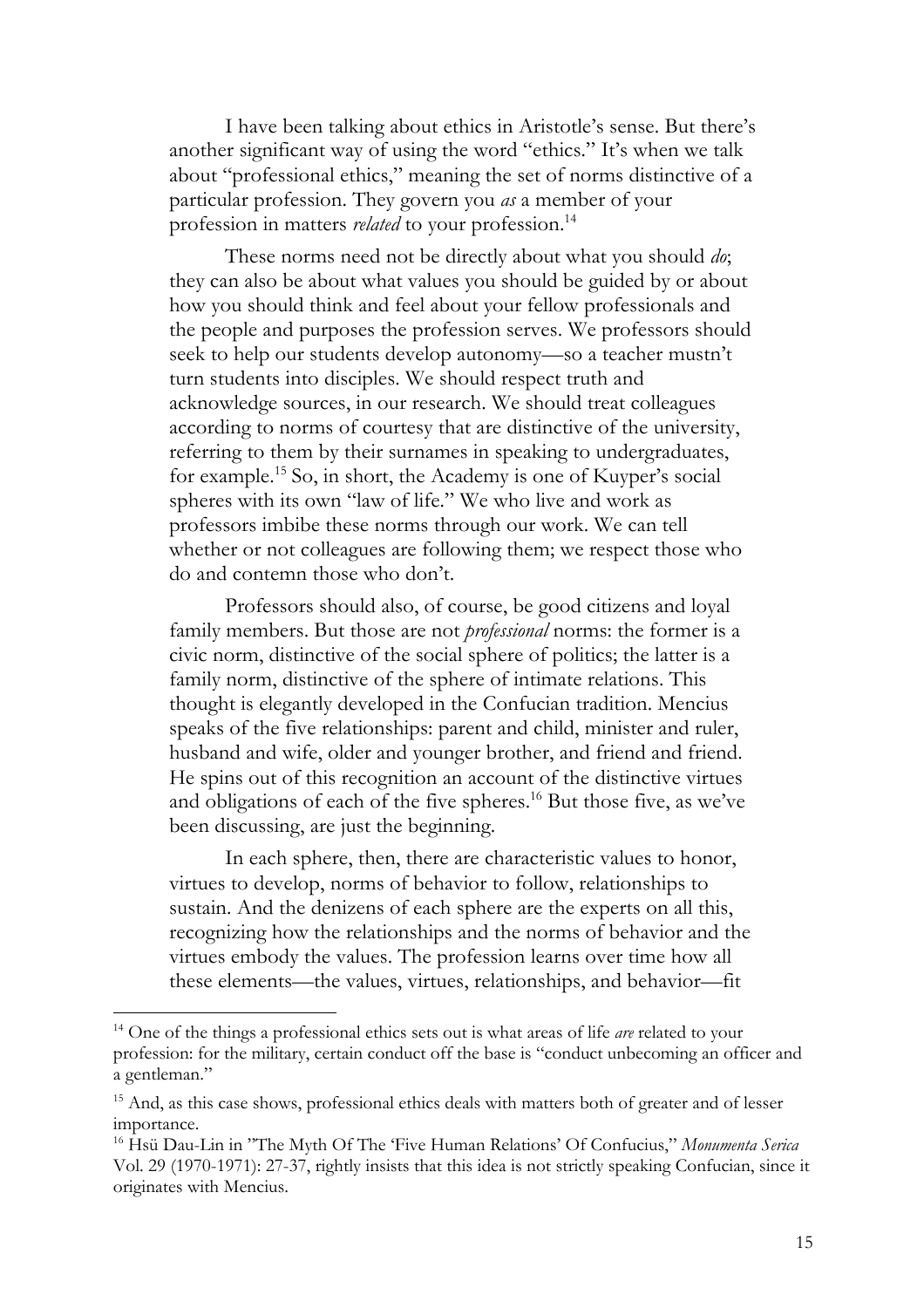together, because they need to evolve as the surrounding social and technological context of their profession changes. For teachers over the last year, ideas about how to handle remote teaching have created new norms. May we require students to turn on their videos on Zoom?

Notice, by the way, before proceeding, that the focus on necessary work was an example of modularity. The task for businesses and governments was to take decisions about which work must continue, given the way that work is currently organized. It was not to think about what would be, all things considered, the best thing that each person should be doing at work.

But now it is reasonable to ask *why* do the distinct spheres have distinctive norms? And the beginning of the answer is that each profession has its own distinctive *functions* and to serve these purposes, a profession, like any institution, has to focus. One cannot be an expert at everything. An institution, like a person, has to think about the consequences of its existence and its practices, but it cannot (no-one could) predict all the consequences of everything it does. We set limits, therefore, on how its general practices should be regulated. So, for example, any busines will be housed in buildings, which will have all the effects of any building: they will consume energy, block and reflect light, release waste. If it does these in ways that interfere with the business's central distinctive functions, its workers and managers will have to make special efforts to work out how to mitigate those effects. But otherwise, the obligations they have as building owners are no different from anyone else's.

The general answer, then, to the question why the different spheres have to have different laws, is that it's not possible to consider every consequence of every move you make or think about everything that matters all at once; and so, we bundle together packages of concerns and ask people within an institution to focus on having the knowledge and skills necessary to meet a manageable package of purposes. We practice an institutional division of labor. One way to put this is to say that ethical life—the business of deciding what we want to be like, how we should act and feel, what we should care about—is modular: the answers to those questions are answers that depend on defining a context. Am I here acting as teacher or uncle, citizen or family member, manager or employee, client or friend?

So, it is important, then, contra the inclinations of modern moralizing social media, to assign issues to their proper and distinctive spheres and to give them, in each sphere, their proper weight. The modularity of ethics means that if you are a surgeon,